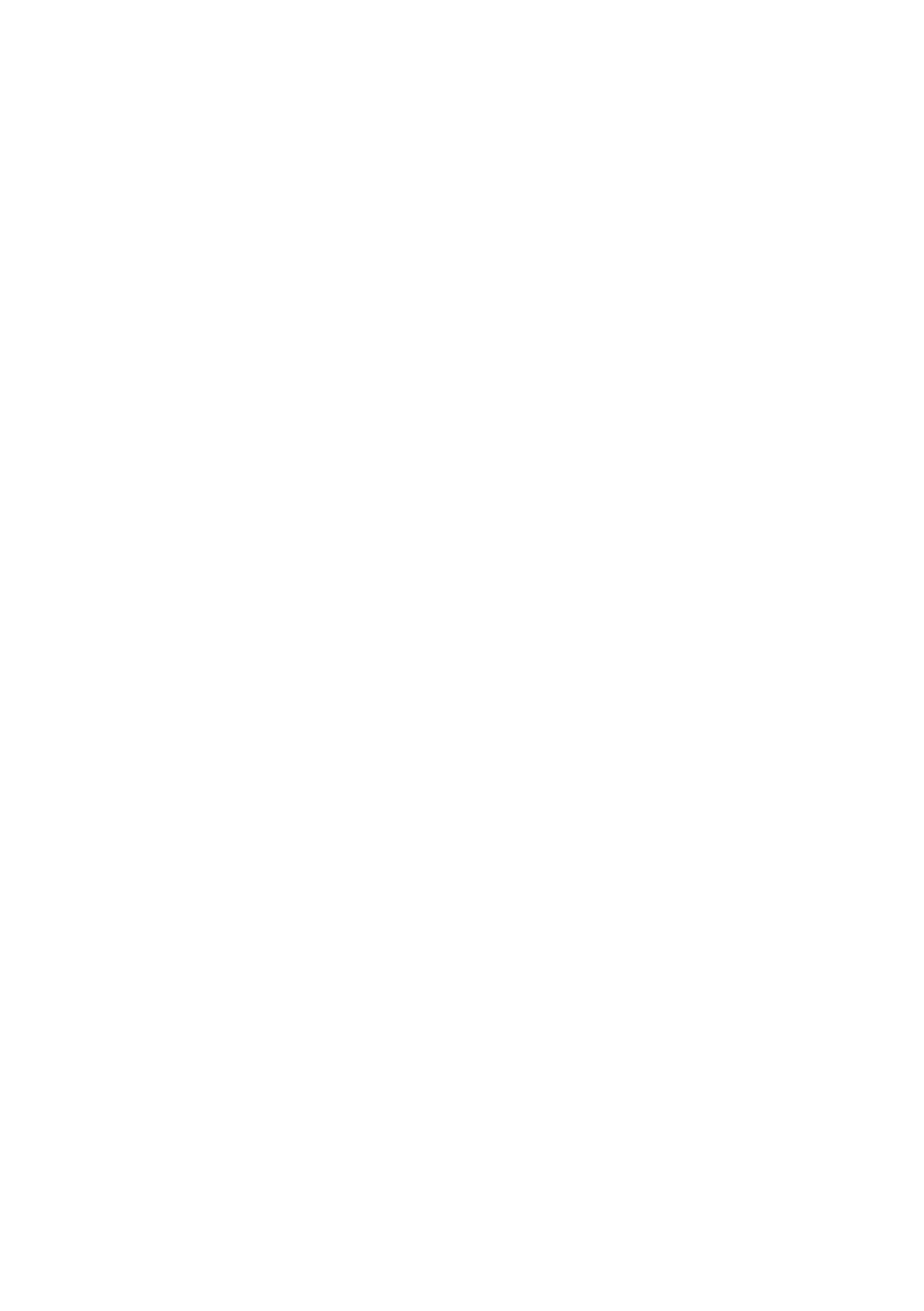## Scientific Programme

#### **June 28th 2022**

Faculty of Sciences, University of Lisbon

- 15:00 16:00 Opening Ceremony
- 16:00 16:45 **Roy L. Whistler International Award in Carbohydrate Chemistry 2020**

 Award lecture: "N-Glycans on proteins" **Yasuhiro Kajihara** (Japan)

- 16:45 17:30 **ICO Young Researcher Award 2020** Award lecture: "Polysaccharide-degrading oxidoreductases" **Daniel Kracher** (Austria)
- 17:30 18:00 Closing Ceremony

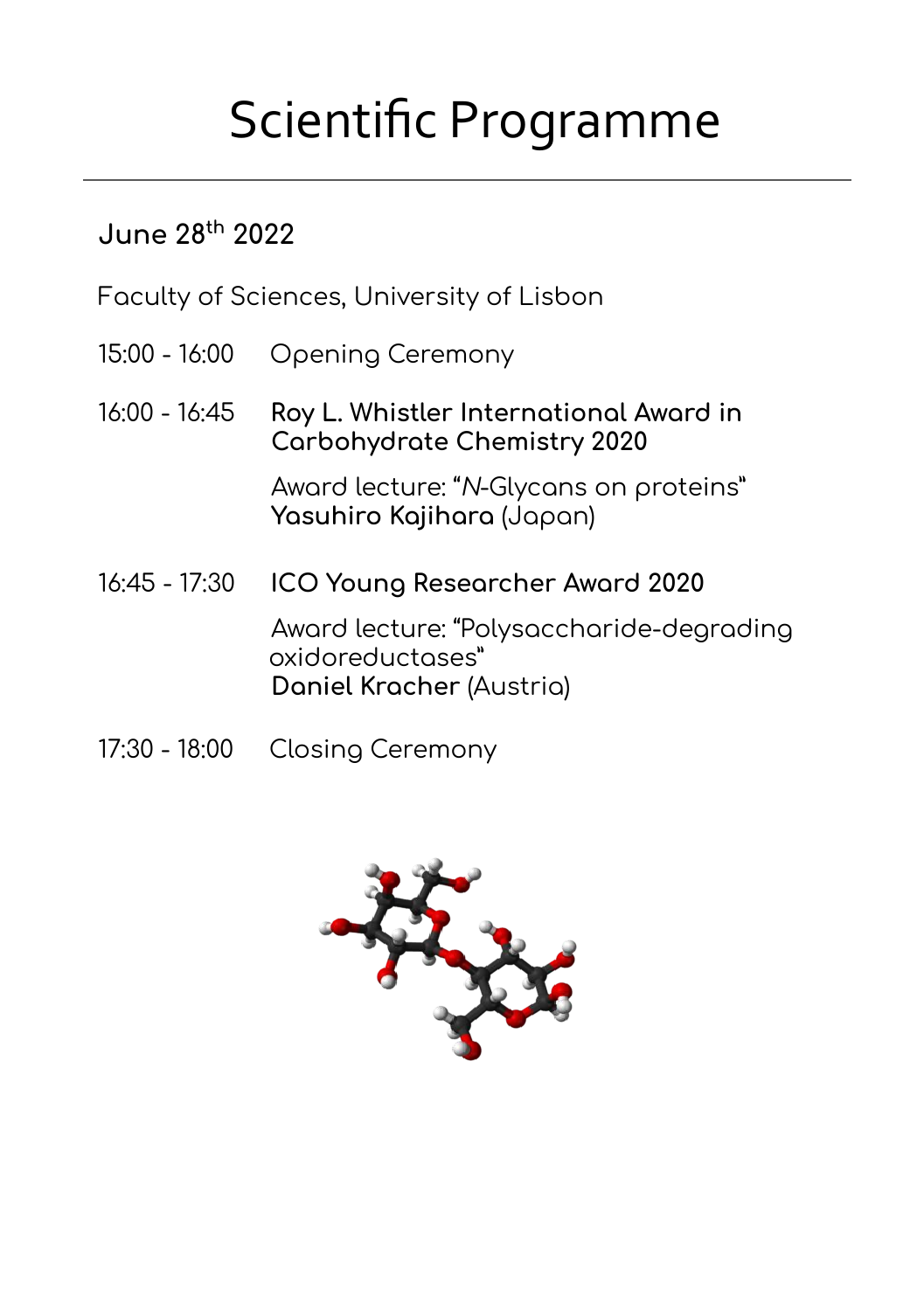#### **June 27th 2022**

Estoril

- 11:00 13:00 **Wellness Center** | Hotel Palácio Estoril
- 13:00 14:30 **Organic Caffee** | Wellness Center Estoril
- 20:30 **Gala dinner** | Hotel Palácio Estoril

#### \*\*\*\*\*

The **Hotel Palácio Estoril** is a 5-star hotel and one of the most emblematic and glamorous hotels in Portugal, located on the Lisbon Coast at Estoril, close to the town of Cascais and also within easy reach of Sintra, which is a Unesco World Heritage Site.

Grand and Cosy is the brand image of this well-known hotel, celebrating 92 years in 2022. Member of the prestigious "*Small Luxury Hotels of the World*", it has been awarded with the prize "*Best for Targeted Healing*", Banyan Tree Spa brand, in the famous Condé Nast Traveller magazine.

The Hotel has received famous guests, including members of the European royalty. It was also the haunt of British and German spies, who could often be found in the bar. Later on, stories of intrigue and espionage inspired famous novelists and filmmakers. The Hotel was featured in the James Bond movie "*On Her Majesty's Secret Service*".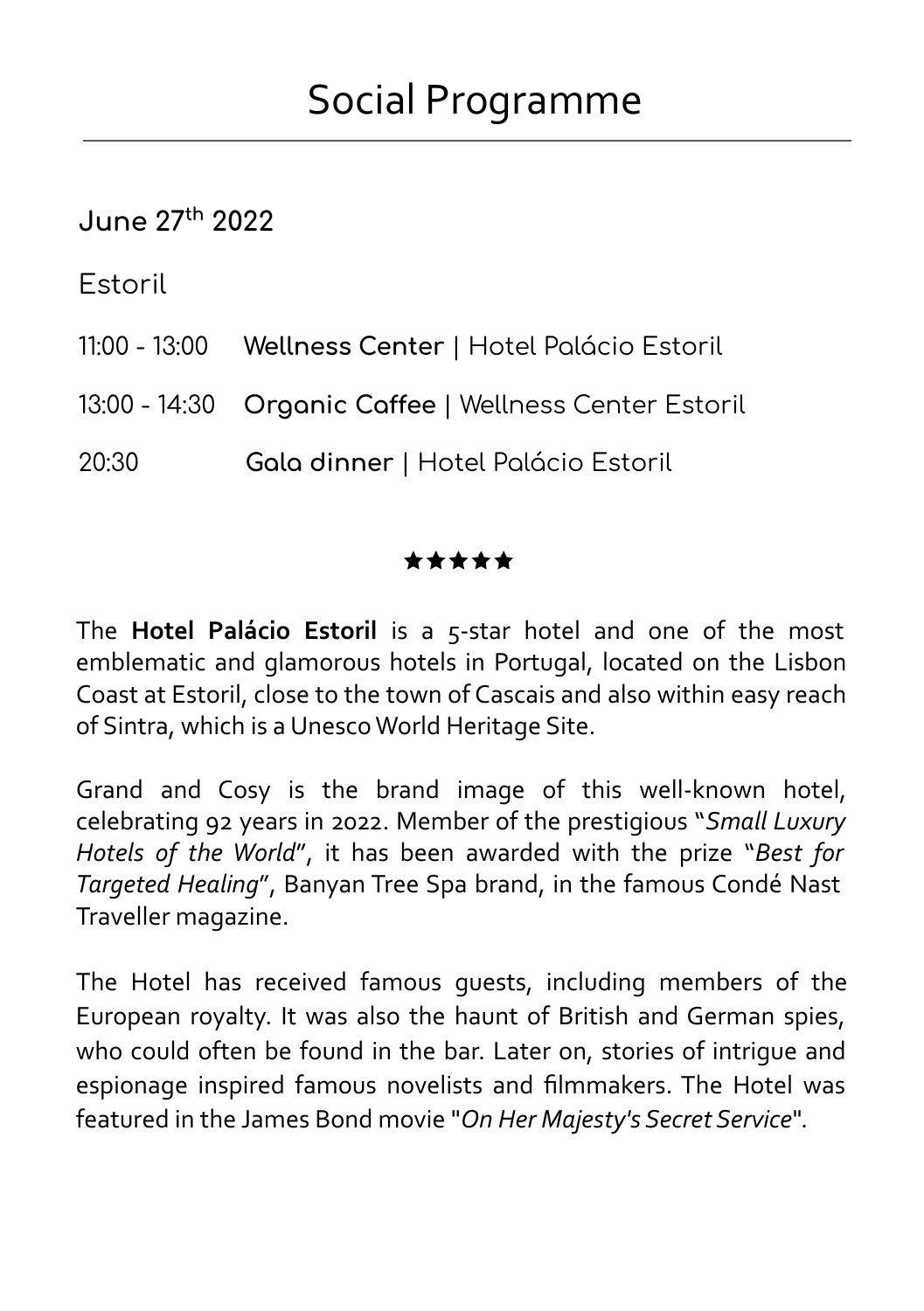### Gala Dinner

Entertainment

### There is Chemistry in Dance and Art in Chemistry. Enjoy both of them!

**João Borges** is a dancer and choreographer graduated in Dance and Theater, with the higher education degree in 2009 given by the *Escola Superior de Artes e Design* in *Caldas da Rainha* and internship at the Aloés Theater Company in Lisbon. In 2010 he made the Educational Fitness Training Course to teach this modality and in 2012 the Educational Zumba Training Course. Starting his activities as a dancer and actor in his childhood, João Borges is a lover of his work, with a flourish career as a very creative dancer/actor in national and international shows, performances and in various television channels. He also teaches Fitness and Zumba in reputed wellness centers, academia and schools, being highly beloved by his students who recognize the poetry of his dance and the pedagogy of his teaching.

**Marisa Mendonça** started hip-hop and dancehall already with 7 years old and initiated her professional career with 14 years old as a dancer. She is happy dancing and her phrase "I believe that I can share in the stage all the love I have for this art" describes her nature as a dancer.

**Silvia Mirpuri** started piano learning with 7 years old and finished the complementary course ( $8<sup>th</sup>$  degree) in piano (2011) and lyric singing (2012) at *Escola de Música Nossa Senhora do Cabo.* She has completed the course of Musical Theater at *Escola de Danças Sociais e Artes do Espetáculo* in 2014 and is also graduated in speech therapy by *Escola Superior de Saúde do Alcoitão*  (2016). Also in 2016 she started to study in London and graduated in Musical Theater by the International College of Musical Theatre, working since then in UK and in Portugal as singer/dancer/actress in several companies. She is also a piano teacher at the *Academia de Música de Miraflores* and a vocal coach at *Diogo Pinto Vocal Studios.*